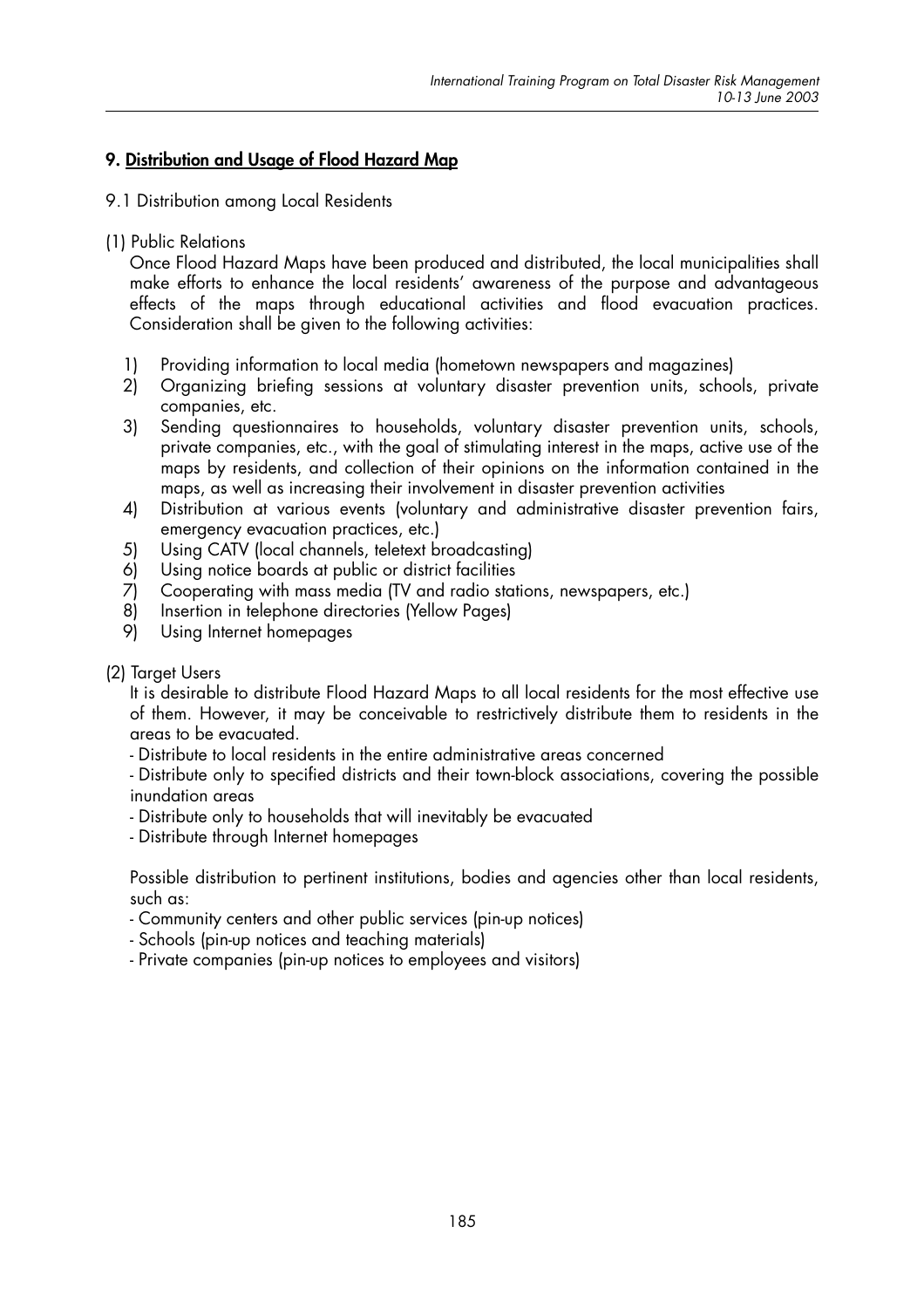## 9.2 Administrative Use

It is important to identify various levels of risks and specific issues to be developed in the respective areas, referring to the Flood Hazard Maps, and to successively update the emergency evacuation plan as well as disaster prevention plans.

The table below shows several issues to be fully reflected in the prevention disaster plans.

| Category                                            | Description                                                                                                                                                                                                                                          |
|-----------------------------------------------------|------------------------------------------------------------------------------------------------------------------------------------------------------------------------------------------------------------------------------------------------------|
| Evacuation routes and refuges                       | - Review evacuation routes and refuges currently used, taking<br>into consideration specific risks involved in the areas                                                                                                                             |
| Emergency activity system                           | - Review and update mobilization plan, taking into<br>consideration widely scattered dangerous areas<br>- Review and update arrangement and assignment plans for<br>flood-fighting materials, equipment and staff members                            |
| Communication channels for<br>emergency information | - Establish more reliable channels for emergency evacuation<br>activities<br>- Provide more accurate and effective information on<br>evacuation                                                                                                      |
| Evacuation encouragement                            | - Review and update organization and assignment of staff for<br>safe evacuation<br>- Review and update assistance plans for evacuation of the<br>vulnerable (infants, elderly, sick, and<br>handicapped)<br>- Review and update voluntary activities |

**Table 5** Examples of Issues to be Reviewed in Disaster Prevention Plans

Furthermore, Flood Hazard Maps shall be referred to in the design of flood-resistant buildings and urban planning, as well as land-use patterns.

## 9.3 Issues on Flood Evacuation

Much effort has recently been made on the prevention of flood disaster in Japan through the production of hazard maps and their distribution to local residents, and the establishment of communication systems for disaster information, providing timely and accurate evacuation information in the event of a flood occurrence. It can not be said, however, that the smooth evacuation of local residents in the event of a flood occurrence is ever practiced based on these systems. There are still many issues to be addressed in order to improve the current situation. Those issues are mainly related to a lack of awareness of disaster, as well as a lack of understanding of disaster information among the residents.

When the water level of a river rises and evacuation is deemed necessary, the mayor issues an advisory evacuation warning and/or an imperative evacuation warning (the residents are, however, not charged a penalty if they do not follow the warnings). Generally, the evacuation rate of residents is fairly low. In Japan, the following particulars are pointed out as reasons why the residents do not evacuate in the event of a flood occurrence.

1) The number of residents who have experienced the fierceness of flooding is becoming fewer due to the development of structural flood countermeasures.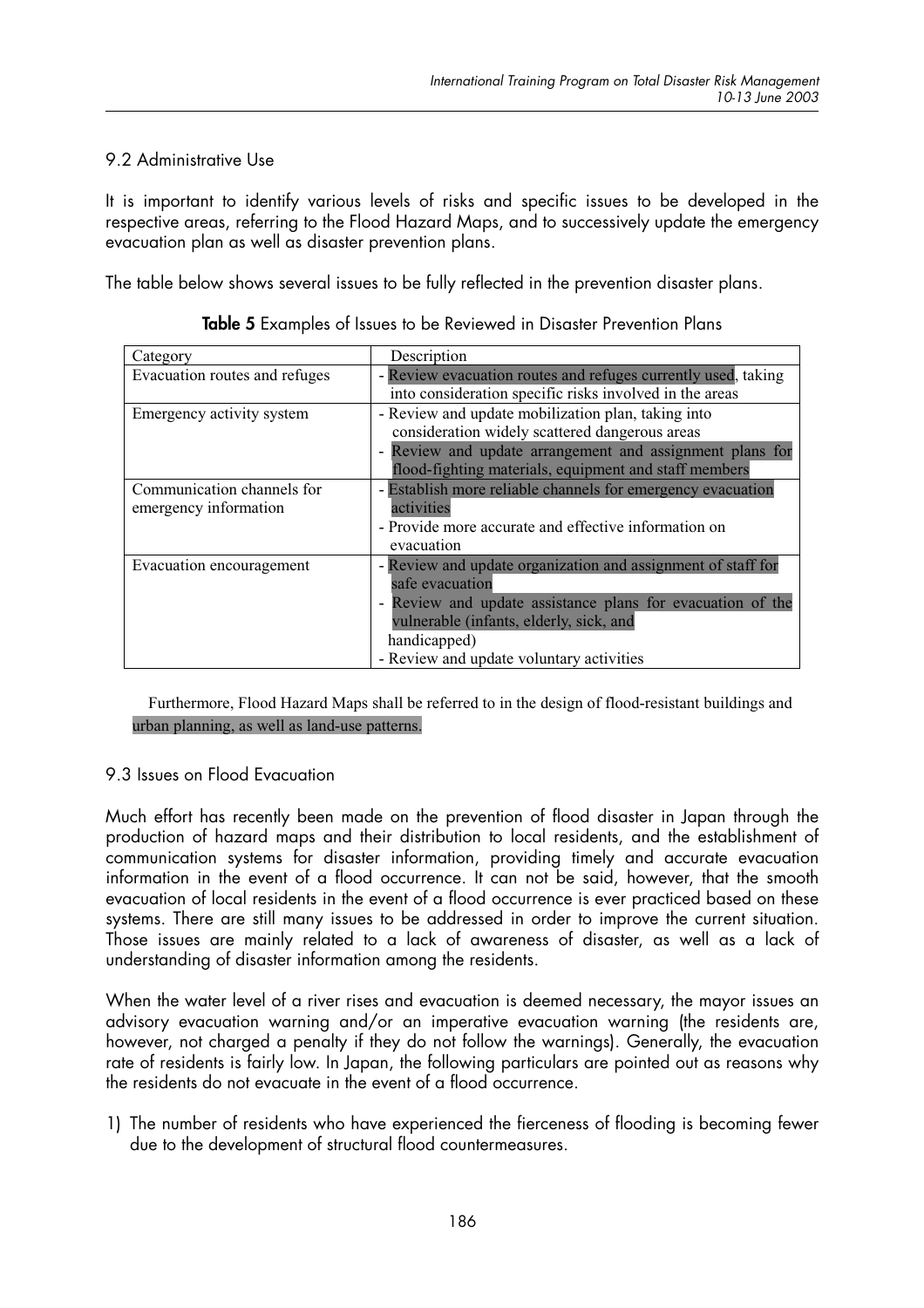- 2) From the standpoint of disaster psychology, the view called "normalcy bias" predominates in the residents' minds, and accordingly, they feel disengaged from those who are suffering from a flood disaster, even though the adjacent river has flooded.
- 3) The opportunities for playing in a river and learning about rivers have decreased due to river pollution and the dangerous image of rivers. More and more residents do not recognize the strong power of stream flow, and believe that they can evacuate even after the onset of flooding.
- 4) Those who have had property damaged by a flood, but not to a serious extent, often mistakenly believe that the flood was not serious, and that the next flood will not be serious either. They do not care about evacuation at all.
- 5) Even when it is certain that their houses will be inundated due to flooding, residents prefer to shift their household effects to safe places rather than evacuate themselves. They hardly realize that they are in serious danger.



9.4 Issues on Residents' Understanding of Flood Hazard Map

The issues on Flood Hazard Maps presented here are related to the local residents' understanding of the information. These issues are of great importance in developing practical, effective Flood Hazard Maps.

- 1) Even though Flood Hazard Maps have been distributed among the residents, many of them are thrown away or lost. The number of residents who lose their Flood Hazard Maps increases as time goes by. The main reasons for losing the maps are that the residents are unconscious of the real dangers of a flood, they have little interest in the information shown on the maps, and they do not recognize the importance of the information. Once a flood evacuation is imminent, the Flood Hazard Maps serve as evacuation manuals. It is of great significance to remind the residents of their importance and to encourage them to keep the maps.
- 2) Sometimes, the information that is shown on the Flood Hazard Maps leads to the residents' mistaken assumption that the information is correct and unchanged. Once the residents read the predicted inundation depth for their houses on the Flood Hazard Maps, they misjudge the depth on the map as being the maximum. If the depth is shallower than they expected, they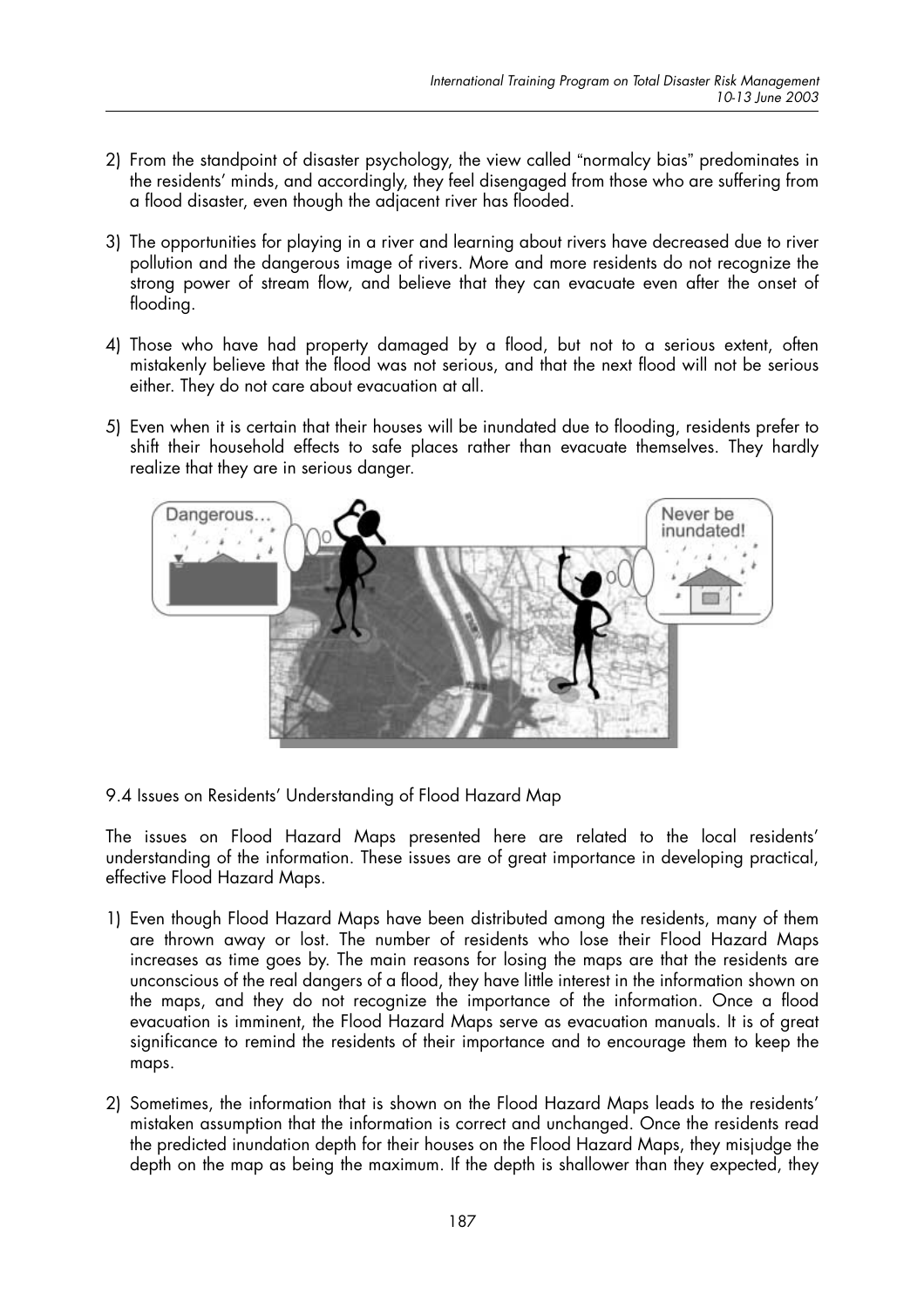feel a sense of relief, and either completely stop evacuation or wait until the water level reaches the level in question. This is, however, a serious misunderstanding. The Flood Hazard Maps present merely one possible result obtained through a simulation based on the assumed rainfall patterns (once in a hundred years probability is commonly used in Japan), and leveebreak spots in accordance with the designated scenarios. For cases in which the actual rainfall is heavier than that of the designated scenario, the inundation depth will be deeper than that shown on the Flood Hazard Map.

- 3) There is another issue: how to represent information on Flood Hazard Maps. The predicted inundation depths are usually shown in different colors on Flood Hazard Maps, while it is difficult to show the flow velocities in the same way. In the case of flash floods, the flow velocity, which is inundating city areas, is normally high, and the inundation depth will be shallower as a result. When the flow velocity is high, it is extremely dangerous to evacuate on foot in the water, even if the water depth is shallow. Safe evacuation is not guaranteed. Even though flow velocities can be shown on Flood Hazard Maps, it is difficult for residents to understand the actual danger of high-flow velocity. The flow velocity is primarily important information for the evacuation procedures.
- 4) In some cases, a Flood Hazard Map can mistakenly be interpreted as a "safety area map in the event of a flood occurrence." Non-colored areas on the hazard maps (non-inundation areas) are merely results from the flood simulation, based on the designated scenarios. The residents in those areas, however, believe that the areas will never be inundated during a flood occurrence.



9.5 Effective Use of Flood Hazard Map

In Japan, the reason why local residents do not evacuate in the event of a flood occurrence is, as mentioned above, that they hardly recognize the necessity for evacuation. Flood Hazard Maps are expected to play a major role in settling these issues.

In view of the relationship between flood evacuation and Flood Hazard Maps, there are several steps of roles of the Flood Hazard Maps:

- 1) The first role of the Flood Hazard Map is to function effectively as an evacuation manual during a flood occurrence. The residents can confirm the safe refuge and safe evacuation route through the maps and attached explanation. In the cases of the floods at Koriyama City in 1998 and Tajimi City in 2000, it was reported that the Flood Hazard Maps were of great use as an evacuation manual.
- 2) The second role of the Flood Hazard Map is to provide the respective households with information on the flood danger level of their own houses. The flood danger level is usually shown as inundation depth, which is expected to increase the residents' awareness of the necessity of evacuation.

On the other hand, the information shown on the Flood Hazard Map explicitly suggests several issues to be settled concerning the residents' understanding. These issues include the risk that residents might think of the flood danger level as unchanged information and not